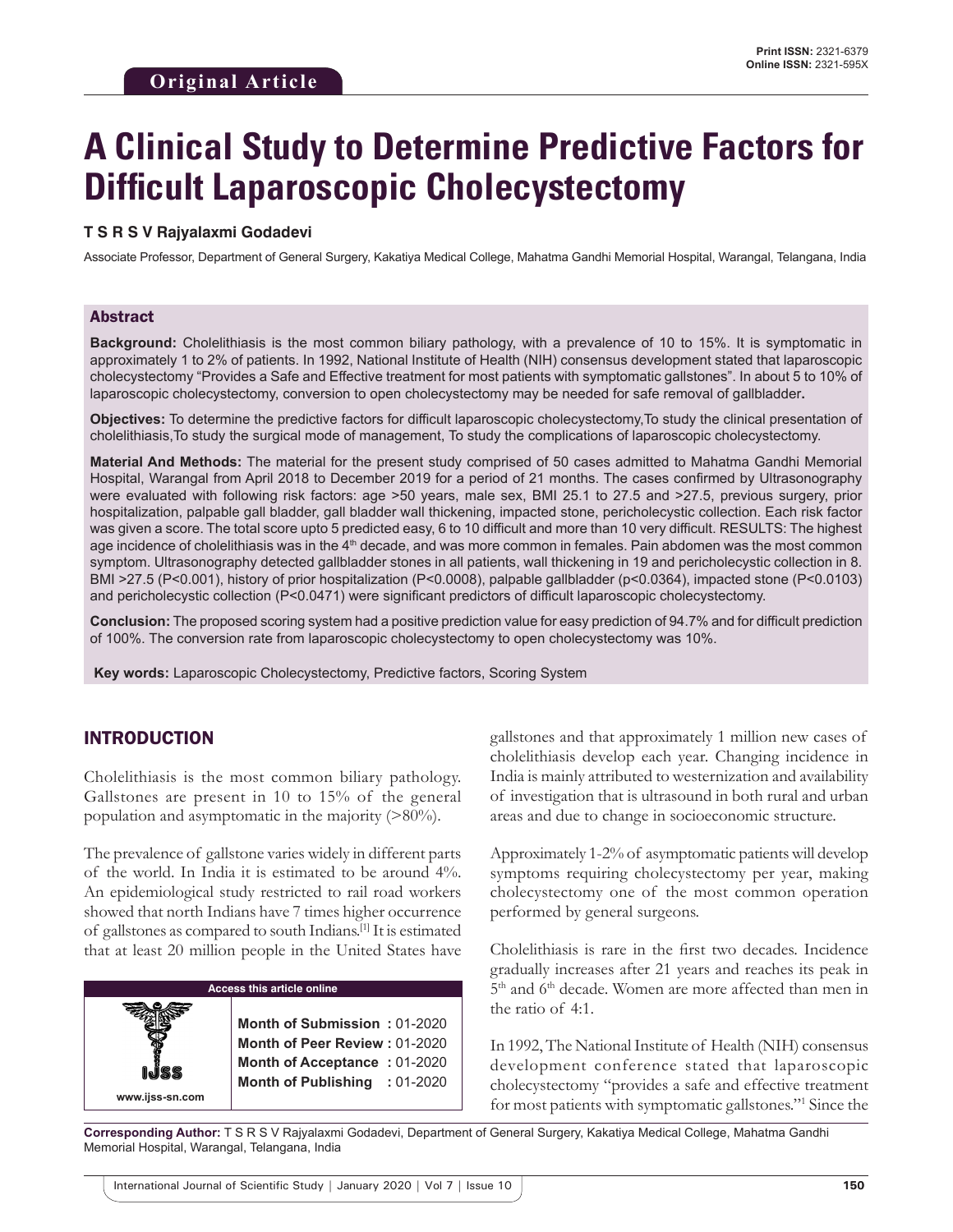introduction of laparoscopic cholecystectomy, the number of cholecystectomy performed in the United States has increased from 5 lakh per year to 7 lakh per year.[2]

The advantages of laparoscopic cholecystectomy over open cholecystectomy are earlier return to bowel functions, less postoperative pain, informed cosmesis, shorter length of hospital stay, earlier return to full activity, and decreased overall cost. Laparoscopic cholecystectomy is associated with better preservation of immune function and a reduction of the inflammatory response compared with open surgery. The rate of postoperative infections seems to be lower.[3]

Laparoscopic cholecystectomy has become the gold standard in the treatment of cholelithiasis and is replacing open cholecystectomy. The rate of conversion from laparoscopic cholecystectomy to open cholecystectomy is 5 to 10%. Hence it is necessary to study the predictive factors for difficult laparoscopic cholecystectomy. Therefore this study was undertaken.

## **Objectives of the Study**

- To determine the predictive factors for difficult laparoscopic cholecystectomy.
- To study the clinical presentation of cholelithiasis.
- To study the surgical mode of management.
- To study the complications of laparoscopic cholecystectomy.

## **METHODOLOGY**

The materials for the present study on "A CLINICAL STUDY TO DETERMINE PREDICTIVE FACTORS FOR DIFFICULT LAPAROSCOPIC CHOLECYSTECTOMY" comprises of 50 cases admitted to Mahatma Gandhi Memorial Hospital, Warangal from April 2018 to December 2019 for a period of 21 months. The method for the study included screening of patients who presented with upper abdominal pain, or vomiting or dyspepsia or jaundice. Such patients were studied in detail clinically and investigated as per the proforma detailed below. Ultrasound abdomen was done in all patients. Routine haematological and biochemical investigations were done. Investigations like OCG, ERCP, PTC could not be done routinely due to lack of facilities. LFT and PT-INR were done in all patients.

The patients confirmed by USG examination were evaluated with following factors: age, sex, h/o previous hospitalization, BMI wt (kg)/ht (mt<sup>2</sup>), abdominal scar-supraumbilical or infraumbilical, palpable gall bladder, sonographic findings- wall thickness, Pericholecystic collection, impacted stone.

All the patients were received symptomatic treatment and vitamin K for 3 days preoperatively.

Following evaluation the patient will be subjected to laparoscopic cholecystectomy and time taken, biliary/stone spillage, injury to duct/artery or conversion were noted.

All the patients were operated by single laproscopic surgeon. Post operatively cases were followed up for any complication. Drain was removed between 2<sup>nd</sup> and 5<sup>th</sup> post OP day depending on the drainage, and  $S/R$  was done  $8<sup>th</sup>$  post OP day. All cases were followed up for any recurrent symptoms.

## **Inclusion Criteria**

The patients aged between 16 and 60 yrs presenting with symptoms and signs of Cholelithiasis/Cholecystitis and diagnosed by USG examination in surgical ward of K R hospital, Mysore.

## **Exclusion Criteria**

Patients below 15 years of age. Patients with CBD calculus, raised ALP, dilated CBD, where CBD exploration was needed. Patients with features of obstructive jaundice. Patients refusing surgery. Patients not willing for laparoscopic cholecystectomy.

# RESULTS

This study included 50 cases that were studied prospectively over a period of 21 months, April 2018 to December 2019

## **Age Distribution**

In the present series the youngest patient was 19 yrs of age and the oldest was 60 yrs of age. Majority of the patients in the present series were in the age group of 31-40 yrs of age.

## **Sex Distribution**

Out of 50 patients 35 were females and 15 were male patients. The male: female ratio is 1:2.3.

| <b>SEX</b> | <b>BATTACHARY'S</b><br><b>SERIES</b> | ℀     | <b>HANIF</b><br><b>SERIES</b> | %   | <b>PRESENT</b><br><b>SERIES</b> | $\frac{0}{2}$ |
|------------|--------------------------------------|-------|-------------------------------|-----|---------------------------------|---------------|
| MAI F      | 26                                   | 28.6% | 90                            | 36% | 15                              | 30%           |
| FFMALF     | 65                                   | 714%  | 160                           | 64% | 35                              | 70%           |

## *Presenting signs*

Tenderness in right hypochodrium was present in 40(80%) patients, Guarding and rigidity in 2 patients and a mass was palpable in 11 patients.

## *Correlation with blood group*

Of the 50 patients 23 had of blood group 'O', 15 had of blood group 'B', 10 had of blood group 'A' and 2 had blood goup 'AB'.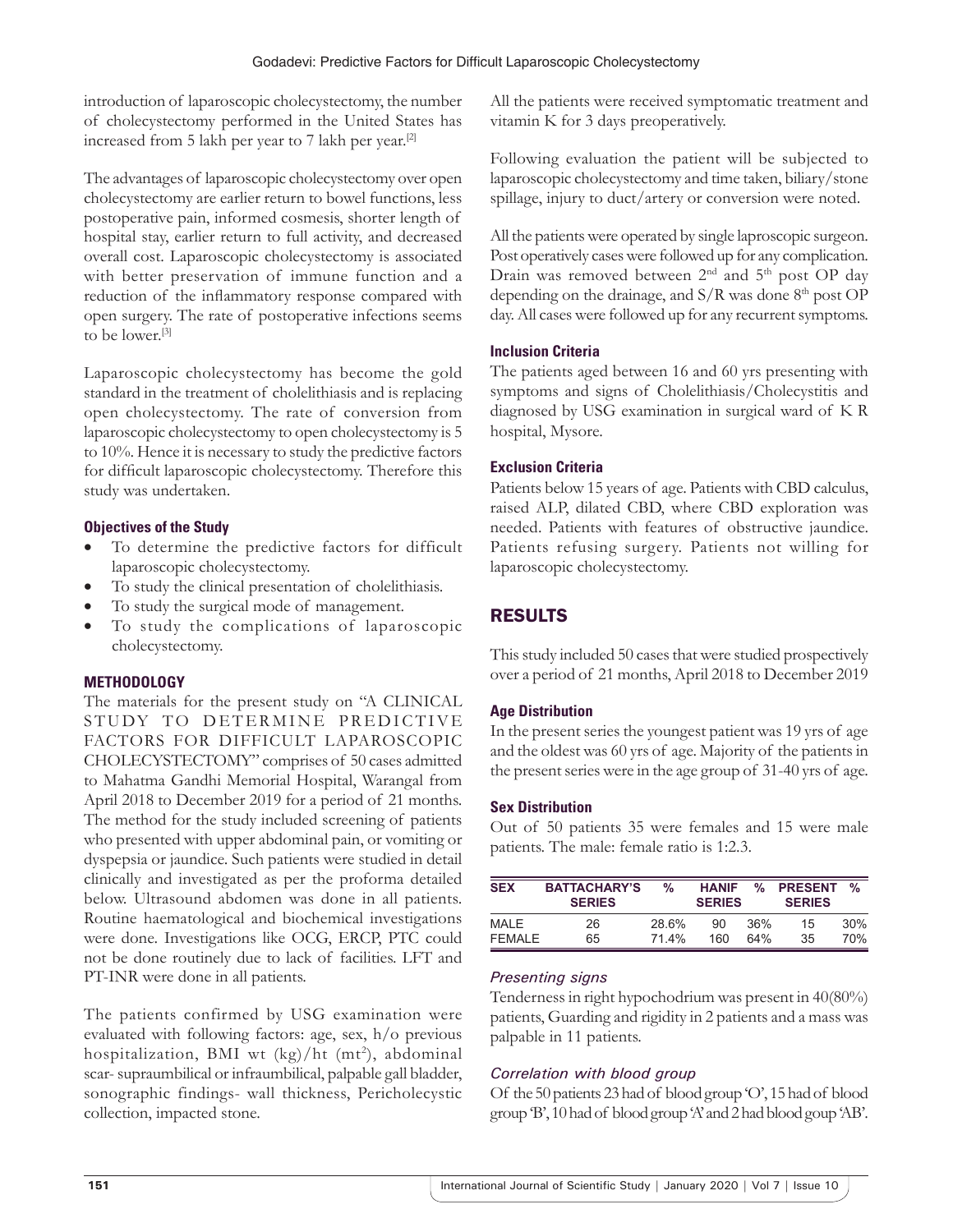#### *Ultra sonography*

All the 50 patients had stones in gallbladder, 19 patients had wall thickening and 8 had pericholecystic collection.33 patients had multiple calculi, 9 had solitary calculi and 8 had solitary impacted calculi.

#### *Post operative complications*

Only 2 patients had infection of the epigastric port site which required about 2 to 3 dressing.

#### *Histopathological examination*

49 cases were reported as chronic cholecystitis, while one was reported as acute cholecystitis. No case of malignancy of the GB was detected [Table 1].

## **DISCUSSION**

## **Age Distribution**

Majority of the patients in the present series were in the age group of 31-40 yrs of age, whereas in Herman's series and Hanif series the majority of them were in the age group of 51- 60 yrs and 41-50 yrs respectively.

#### **Sex Distribution**

In the present series, out of 50 patients 35 were females and 15 were male patients. The male: female ratio is 1:2.3. Battachary's series showed 71.4 % of the patients were females and 28.6% were males. Similar sex distribution was seen in Hanif series.

## PRESENTING SYMPTOMS

#### **Pain**

Pain was the predominant symptom seen in all 50 patients. All the 50 patients presented with chronic recurring pain. In 82% (41) of patients, pain was in the right hypochondrium. Of the 41 patients, 72% (36) patients had colicky type of pain, 28% (14) patients had gripping type of pain and 18% (9) patients had dull aching type of pain. In 18% (9) patients, pain was in epigastrium predominantly. Radiation of pain to back was seen in 28%.

Pain was the most common symptom in both Ganey's series and Alok sharma series.

#### **Vomiting**

Vomiting was present in 38% (19) of the patients with pain. Vomiting was spontaneous and occurred mostly during the attack of pain.

#### **Jaundice**

Jaundice was present in 1 patient, which was obstructive in nature. The patients underwent ERCP with CBD stenting. It was followed by cholecystectomy after 6 weeks.

## **Dyspepsia**

Dyspepsia was present in 22% (11) of the patients. On endoscopy 3 of them had duodenal ulceration. These patients were treated with anti H-Pylori regimen.

## **Fever**

Fever was present in 12% (6) of the patients which was of moderate degree and was associated with chills.

## **Past History**

Of the 50 patients, 11 had undergone tubectomy, 2 had undergone LSCS, 1 had undergone appendicectomy, and 1 had undergone hysterectomy. 1 patient presented with obstructive jaundice due to CBD calculus, and he underwent ERCP with CBD stenting. 2 patients had attack of acute cholecystitis which required hospitalization and were managed conservatively. One patient had acute pancreatitis and was treated conservatively with hospitalization.

## **Personal History**

Only 2 patients in the present series were purely vegetarian in their diet, while the remaining had mixed dietary habits. 9 of the 15 male patients consumed alcohol regularly. None of the female patients consumed alcohol.

## **Family History**

None of the patients in the present series had a family history of cholelithiasis.

#### **General Physical Examination**

General survey revealed that 29 (58%) patients had BMI  $<$  25, 9 (18%) had

BMI in the range of 25-27.5, and 12 (24%) had BMI > 27.5.

4 patients were hypertensive and 2 were diabetic. 1 patient had bronchial asthma. 1 patient was a known case of hypothyroidism and was on thyroid hormone supplementation.

On inspection, scar due to previous surgery was seen in 16(32%) of the patients. Out of this 2 had supraumbilical scar and 14 had infraumbilical scar.

#### **Presenting Signs**

Tenderness in right hypochondrium was present in 40(80%) patients. This is more when compared to Hadfield's series.[4]

Guarding and rigidity was present in 2(4%) patients in contrast to 18.7% seen in Hadfield's series. Murphy's sign was present in 11(22%) patients.<sup>[4]</sup>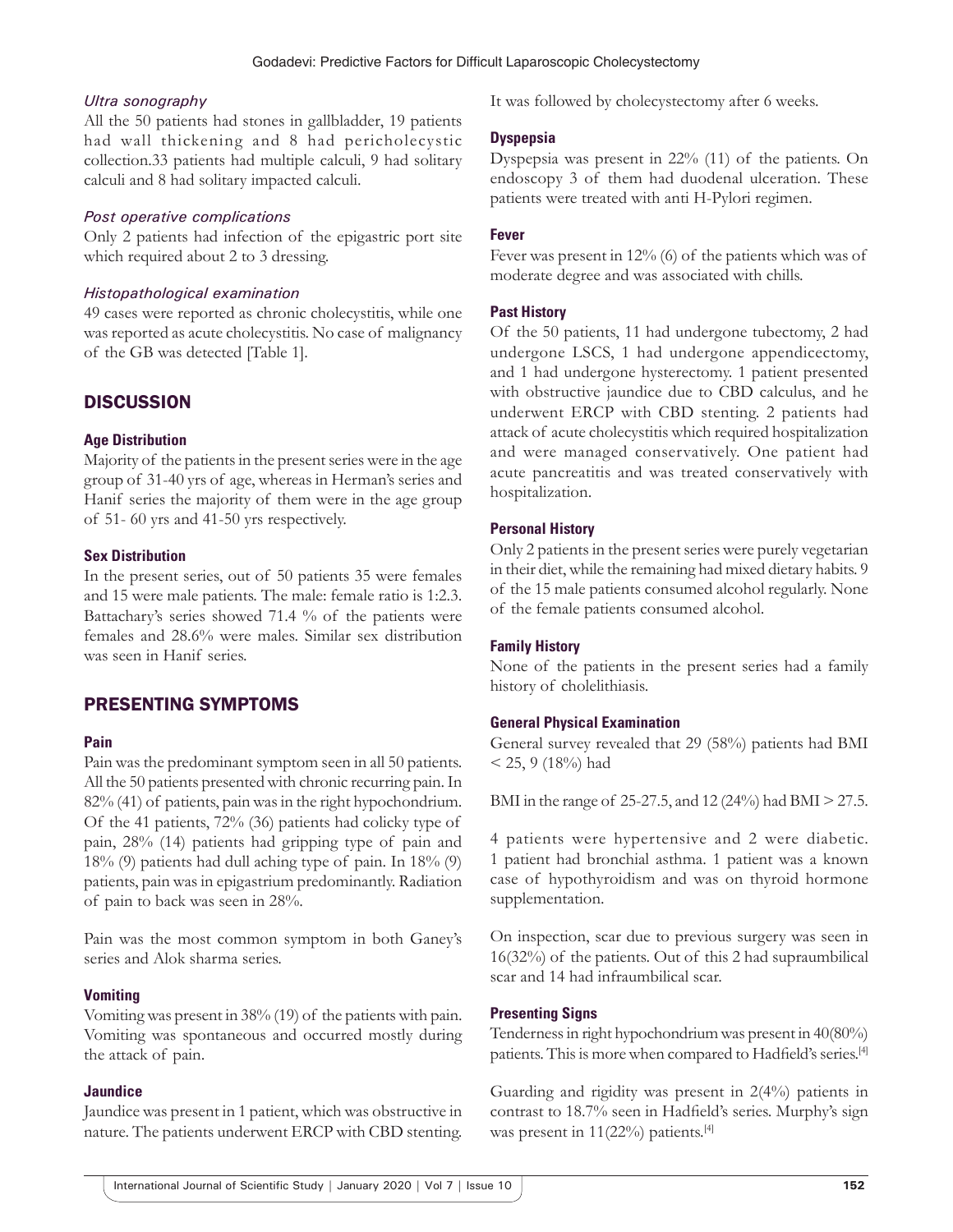Mass was palpable in 5(10%) patients while in Hadfield's series mass was palpable in 7% of the patients.

## INVESTIGATION

Routine biochemical and hematological investigations like Hb%, Urine examination, Blood grouping, B.urea, S.ceatinine, RBS and LFT were done in all cases.

Hb% of patients ranged from 10 to 13 gm%. FBS and PPBS were done for diabetic patients. B.urea and S.creatinine were within normal limits.

One patient had deranged LFT with raised SGOT and SGPT levels. PT-INR was done in all cases and was within the range of 1 to 1.2.

Majority of patients in present series belonged to Blood group 'O' constituting about 46%. 30% and 20% had blood group 'B' and 'A' repectively. Only 4% had blood group 'AB'. While in North American Series majority were of blood group 'A' constituting of about 36.5%, followed by blood group 'O' ie 30%, blood group 'B' 13.5% and blood group 'AB' ie 13.5%.

## **Ultrasonography**

Ultrasound was done as a routine investigation in all the patients. The sonologic criteria used to diagnose gall stones were acoustic shadowing of the opacities in the gall bladder and change in the position of the opacity with the change in patient position.

All the 50 patients had stones in gallbladder, 19 patients had wall thickening and 8 had pericholecystic collection.

33 patients had multiple calculi, 9 had solitary calculi and 8 had solaitary impacted calculi.

In Alok Sharma series 98.3% had stones in GB and 5.2 % had GB wall thickening. Of the 98.3%, 73.7% had multiple stones, 26.3% had solitary stones and 5.2% had bile duct stones.

## **Post-operative Treatment**

In all cases, post-operative treatment included

- a) Nasogastric aspiration till the patient recovered from the postoperative ileus evidenced from appearance of bowel sounds and passage of flatus.
- b) I-V fluids continued till oral liquid diet was started, ie following removal of Ryle's tube.
- c) Broad spectrum antibiotic for 5 days
- d) Analgesics as and when required
- e) Drainage tube was removed between 1<sup>st</sup> and 5<sup>th</sup> post OP day.

## **TABLE 1: Showing the age wise distribution of cholelithiasis.**

| <b>AGE IN</b><br><b>YRS</b> | <b>HERMAN'</b><br><b>S SERIES</b> | %      | <b>HANIF</b><br><b>SERIES</b> | $\%$  | <b>PRESENT</b><br><b>SERIES</b> | %   |
|-----------------------------|-----------------------------------|--------|-------------------------------|-------|---------------------------------|-----|
| $0-10$ yrs                  | 0                                 | $0\%$  | O                             | 0     | 0                               | 0   |
| 11-20 yrs                   | 25                                | 1.60%  | 1                             | 0.4%  | 1                               | 2%  |
| 21-30 yrs                   | 92                                | 5.90%  | 8                             | 3.2%  | 12                              | 24% |
| 31-40 yrs                   | 226                               | 14.60% | 58                            | 23.2% | 15                              | 30% |
| 41-50 yrs                   | 325                               | 21%    | 150                           | 60%   | 13                              | 26% |
| 51-60 yrs                   | 473                               | 30.60% | 33                            | 13.2% | 9                               | 18% |
| $>61$ yrs                   | 352                               | 23.57% | 0                             | 0     | 0                               | 0   |

## **Post-operative Complication**

Only 2 patients had infection of the epigastric port site which required about 2 to 3 dressing. It healed by secondary intention. In both the cases there was bile spillage. In Saxena *et al*, the postoperative infection rate was 6.3%.

## **Histopathological Examination**

49 cases were reported as chronic cholecystitis, while one was reported as acute cholecystitis. No case of malignancy of the GB was detected, which was similar to series by Battachary, Raza *et al*.

## **Follow Up**

All patients were followed up for a period of 1 month and no significant complication was noted.

## **CONCLUSIONS**

- The highest incidence of gallstone in present series is in the age group of 30 to 40 years, which is closely followed by 21-30 years and 41-50 years. Where as in Herman's series and Hanif series highest incidence were in the age group of 51-60y and 41-50 y respectively.
- The sex ratio (Female: Male) is 1:2.3. this clearly shows female preponderance which is same all over the world. Endogenous estrogen and progestin are attributed to this phenomenon.
- The incidence of gall stones was found to be more in patients with blood group O, which differs greatly with The North American Series where the incidence was found to be more in patients with blood group A.
- Pain was the predominant symptom seen in all (100%) the patients. Vomiting was present in 38% of the patients with pain. Dyspepsia was present in 22% of the patients and fever in 12% of them.
- The symptomatology matched well with that of Ganey's series.
- Tenderness in the right hypochondrium was present in 80% of the patients, while guarding and mass were present in 4 and 10% respectively.
- Ultrasound is the most accurate and sensitive investigation for diagnosis of cholelithiasis.